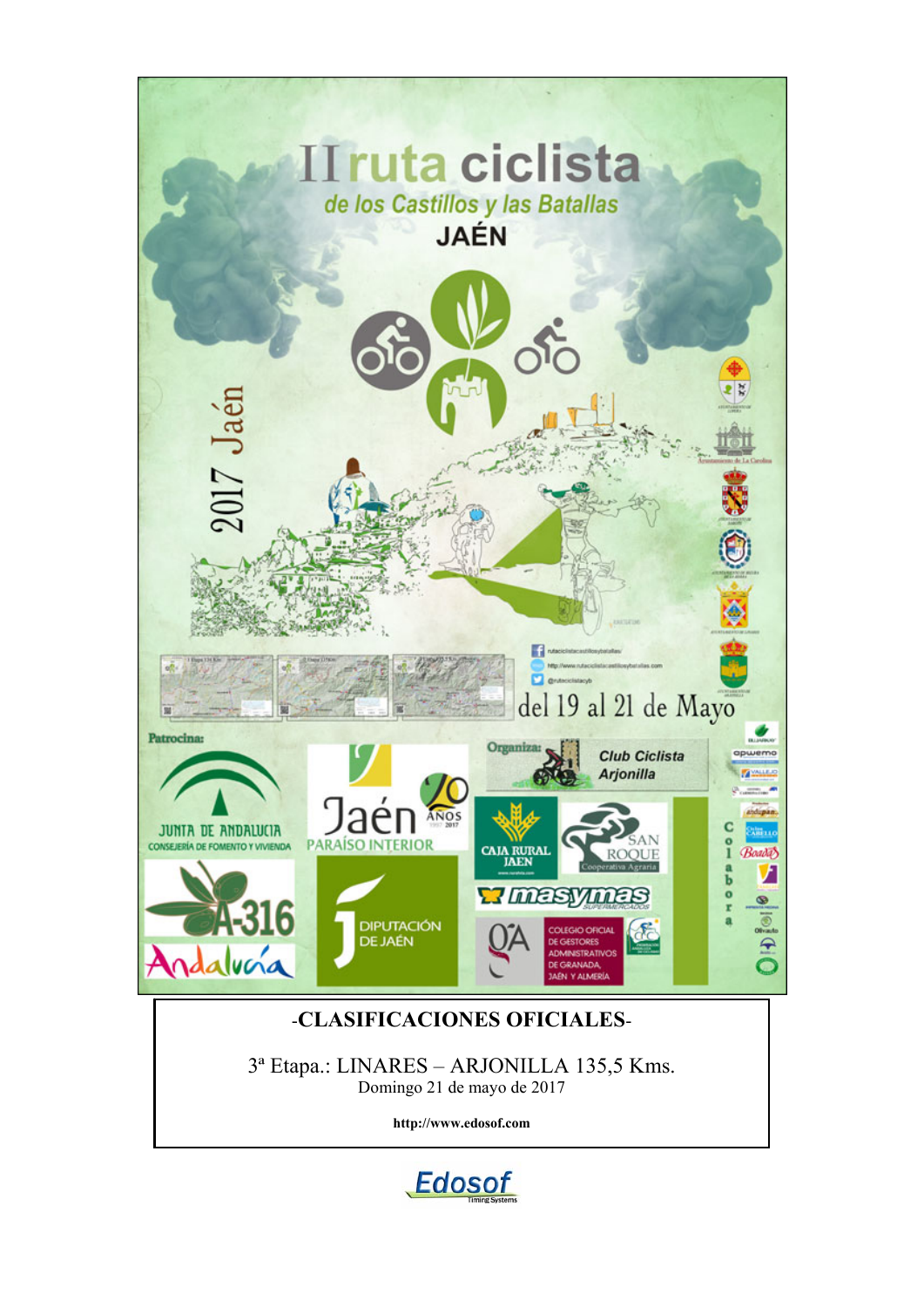#### **Organiza.: ARJONILLA C.C. -RESUMEN CLASIFICACIONES 3<sup>ª</sup>-Etapa Fecha..: 21/05/17 LINARES - ARJONILLA 135.30-Kms Media..: 42,164-K/h**

|                |     | <b>CLASIFICACION</b>          |                  |              | <b>GENERAL INDIVIDUAL</b> |                                                            |              |             |  |  |
|----------------|-----|-------------------------------|------------------|--------------|---------------------------|------------------------------------------------------------|--------------|-------------|--|--|
| $1^{\circ}$    |     | 15 PIROTTA, Darcy             | C <sub>4</sub> C |              | 3:12:32                   | $1^{\circ}$<br>111 PASCUAL, Eusebio<br><b>MUT</b>          |              | 10:13:26    |  |  |
| $2^{\circ}$    | 96  | PEÑALVER, Manuel              | <b>GSP</b>       | a            | 01                        | $2^{\circ}$<br>CON<br>3<br>SEVILLA, Diego Pablo            | $\rm{a}$     | 02          |  |  |
| $3^{\circ}$    | 17  | WOLD, Marius                  | C <sub>4</sub> C | $\mathbf{a}$ | 01                        | $3^{\circ}$<br>44 GOMEZ, Antonio<br>CAR                    | $\rm{a}$     | $40\,$      |  |  |
| $4^{\circ}$    | 92  | PEREZ, Javier                 | <b>GSP</b>       | a            | 01                        | $4^{\circ}$<br>82 PIQUERO, Ignacio<br><b>EXT</b>           | a            | 40          |  |  |
| $5^{\circ}$    | 31  | FUENTES, Javier               | CJR              | a            | 01                        | $5^{\circ}$<br>25 SAMUDIO, Carlos A.<br><b>CBA</b>         | $\rm{a}$     | 01:03       |  |  |
| $6^{\circ}$    | 93  | CAÑAVERAL, Johnatan           | <b>GSP</b>       | $\mathbf{a}$ | 01                        | $6^{\circ}$<br>43 LOPEZ, Andres<br>CAR                     | $\rm{a}$     | 01:06       |  |  |
| $7^{\rm o}$    | 14  | ALONSO, Pablo                 | C <sub>4</sub> C | $\rm{a}$     | 01                        | $7^{\circ}$<br><b>EXT</b><br>81 CASTILLA, Manuel Jesus     | $\rm{a}$     | 01:06       |  |  |
| $8^{\circ}$    | 3   | SEVILLA, Diego Pablo          | <b>CON</b>       | $\mathbf{a}$ | 01                        | $8^{\circ}$<br>LIZ<br>101 PARRA, Jose Felix                | $\rm{a}$     | 01:06       |  |  |
| $9^{\circ}$    | 107 | GALVAN, Francisco             | LIZ              | a            | 01                        | $9^{\circ}$<br><b>CTP</b><br>51 CARDENAS, Jordan A.        | $\rm{a}$     | 01:06       |  |  |
| $10^{\circ}$   | 105 | ORMAZABAL, Asier              | LIZ              | $\mathbf{a}$ | 01                        | $10^{\circ}$<br><b>EXT</b><br>85 CORTES, Mauricio Jos      | $\mathbf{a}$ | 01:06       |  |  |
| $11^{\circ}$   | 43  | LOPEZ, Andres                 | CAR              | $\mathbf{a}$ | 01                        | $11^{\circ}$<br>93 CAÑAVERAL, Johnatan<br><b>GSP</b>       | $\rm{a}$     | 01:15       |  |  |
| $12^{\circ}$   | 81  | CASTILLA, Manuel Jesus        | <b>EXT</b>       | a            | 01                        | $12^{\circ}$<br>102 MONTOYA, Ruben<br>LIZ                  | a            | 01:36       |  |  |
| $13^{\circ}$   | 46  | SERRANO, Alberto              | CAR              | $\mathbf{a}$ | 01                        | $13^{\circ}$<br>C <sub>4</sub> C<br>14 ALONSO, Pablo       | a            | 01:40       |  |  |
| $14^{\circ}$   | 25  | SAMUDIO, Carlos A.            | <b>CBA</b>       | $\mathbf{a}$ | 01                        | $14^{\circ}$<br><b>CTP</b><br>52 MUELA, Albert             | $\rm{a}$     | 01:52       |  |  |
| $15^{\circ}$   | 91  | GARCIA, Diego                 | <b>GSP</b>       | a            | 01                        | $15^{\circ}$<br>C <sub>4</sub> C<br>15<br>PIROTTA, Darcy   | $\rm{a}$     | 01:59       |  |  |
|                |     | <b>EQUIPOS DE LA ETAPA</b>    |                  |              |                           | <b>GENERAL EQUIPOS</b>                                     |              |             |  |  |
| $1^{\circ}$    |     | C4C CONSULT FOR CICLING       | C4C              |              | 09:37:38                  | $1^{\circ}$<br>EXTREMADURA-BIC.RODRIGUEXT                  |              | 30:43:10    |  |  |
| $2^{\circ}$    |     | GSPORT-VALENCIA-WOLFBIKEGSP   |                  | $\rm{a}$     | 01                        | $2^{\circ}$<br>CARTUCHO-ES. MAGRO<br><b>CAR</b>            | $\rm{a}$     | 03:41       |  |  |
| $3^{\circ}$    |     | <b>LIZARTE</b>                | LIZ              | $\mathbf{a}$ | 01                        | $3^{\circ}$<br>C <sub>4</sub> C<br>C4C CONSULT FOR CICLING | $\rm{a}$     | 03:55       |  |  |
| $4^{\circ}$    |     | CARTUCHO-ES. MAGRO            | <b>CAR</b>       | a            | 01                        | $4^{\circ}$<br><b>LIZ</b><br><b>LIZARTE</b>                | a            | 05:12       |  |  |
| $5^{\rm o}$    |     | EXTREMADURA-BIC.RODRIGUEXT    |                  | a            | 01                        | $5^{\circ}$<br><b>CJR</b><br>CAJA RURAL-SEGUROS RGA        | a            | 05:13       |  |  |
|                |     |                               |                  |              |                           |                                                            |              |             |  |  |
|                |     | <b>GENERAL REGULARIDAD</b>    |                  |              |                           | <b>GENERAL MONTAÑA</b>                                     |              |             |  |  |
| $1^{\circ}$    |     | 15 PIROTTA, Darcy             | C <sub>4</sub> C |              | 41-Ptos.                  | $1^{\circ}$<br>CON<br>3 SEVILLA, Diego Pablo               |              | $17-P$ tos. |  |  |
| $2^{\circ}$    | 3   | SEVILLA, Diego Pablo          | <b>CON</b>       |              | 33-Ptos.                  | $2^{\circ}$<br>CAR<br>GOMEZ, Antonio<br>44                 |              | $15-P$ tos. |  |  |
| $3^{\circ}$    | 111 | PASCUAL, Eusebio              | <b>MUT</b>       |              | 30-Ptos.                  | $3^{\circ}$<br>CJR<br>33 COBOS, Carlos                     |              | 7-Ptos.     |  |  |
| $4^{\rm o}$    | 25  | SAMUDIO, Carlos A.            | CBA              |              | 22-Ptos.                  | $4^{\circ}$<br><b>MUT</b><br>111 PASCUAL, Eusebio          |              | 6-Ptos.     |  |  |
| $5^{\circ}$    |     | 43 LOPEZ, Andres              | CAR              |              | 22-Ptos.                  | 5°<br>CJR<br>34 GRAVALOS, Arturo                           |              | 6-Ptos.     |  |  |
|                |     | <b>GENERAL METAS VOLANTES</b> |                  |              |                           | <b>GENERAL CATEGORIAS</b>                                  |              |             |  |  |
| $1^{\circ}$    |     | 15 PIROTTA, Darcy             | C <sub>4</sub> C |              | 10-Ptos.                  | $1^{\circ}$<br><b>MUT</b><br>111 PASCUAL, Eusebio          |              | 10:13:26    |  |  |
| $2^{\circ}$    | 35  | CHACON, Franklin A.           | CJR              |              | 7-Ptos.                   | $2^{\circ}$<br>CON<br>3<br>SEVILLA, Diego Pablo            | $\rm{a}$     | 02          |  |  |
| 3 <sup>o</sup> | 91  | GARCIA, Diego                 | <b>GSP</b>       |              | $3-P$ tos.                | $3^{\circ}$<br>44 GOMEZ, Antonio<br>CAR                    | a            | 40          |  |  |
| $4^{\circ}$    | 23  | PASTALLE, Xavier              | <b>CBA</b>       |              | 3-Ptos.                   | $4^{\circ}$<br>82 PIQUERO, Ignacio<br><b>EXT</b>           | a            | 40          |  |  |
| $5^{\rm o}$    |     | 111 PASCUAL, Eusebio          | <b>MUT</b>       |              | 2-Ptos.                   | $5^{\circ}$<br>25<br>CBA<br>SAMUDIO, Carlos A.             | $\mathbf{a}$ | 01:03       |  |  |
|                |     |                               |                  |              |                           |                                                            |              |             |  |  |
|                |     | <b>GRAL ANDALUZ</b>           |                  |              |                           |                                                            |              |             |  |  |
| $1^{\circ}$    |     | 44 GOMEZ, Antonio             | CAR              |              | 10:14:06                  |                                                            |              |             |  |  |
| $2^{\circ}$    | 81  | CASTILLA, Manuel Jesus        | <b>EXT</b>       | a            | 26                        |                                                            |              |             |  |  |
| $3^{\circ}$    | 85  | CORTES, Mauricio Jos          | <b>EXT</b>       | $\rm{a}$     | 26                        |                                                            |              |             |  |  |
| $4^{\circ}$    | 84  | COBOS, Adrian                 | EXT              | a            | 02:02                     |                                                            |              |             |  |  |
| $5^{\circ}$    | 142 | GONZALEZ, Miguel              | <b>SEM</b>       | a            | 03:18                     |                                                            |              |             |  |  |











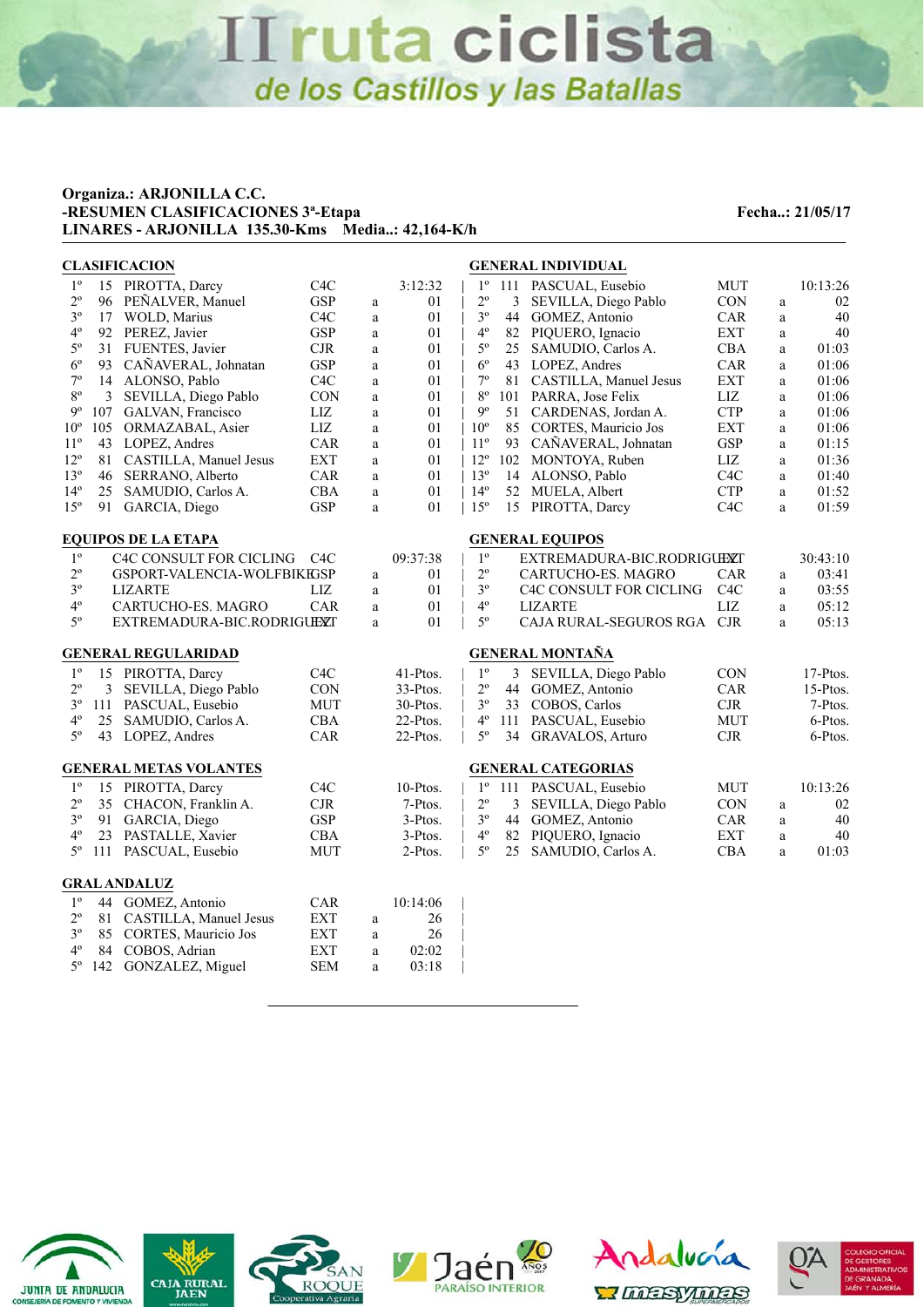#### **Organiza.: ARJONILLA C.C. CLASIFICACION 3<sup>ª</sup> Etapa Fecha..: 21/05/17** LINARES - ARJONILLA, 135.30-Kms Media..: 42,164-K/h Pag.Eta..: 1

|   | Pto.                       | Dor.           | Pais              | Nombre                          | Cat                                  | Equipo                                        |              | hh:mm:ss       |
|---|----------------------------|----------------|-------------------|---------------------------------|--------------------------------------|-----------------------------------------------|--------------|----------------|
|   | $1^{\circ}$                | 15             | <b>AUS</b>        | PIROTTA, Darcy                  | S <sub>2</sub> 3                     | C4C CONSULT FOR CICLING                       |              | 03:12:32       |
|   | $2^{\circ}$                | 96             | <b>ESP</b>        | PEÑALVER, Manuel                | S23                                  | GSPORT-VALENCIA-WOLFBIKE                      | $\rm{a}$     | 01             |
|   | $3^{\circ}$                | 17             | <b>NOR</b>        | WOLD, Marius                    | S23                                  | C4C CONSULT FOR CICLING                       | $\rm{a}$     | 01             |
|   | $4^{\rm o}$                | 92             | ESP               | PEREZ, Javier                   | S23                                  | GSPORT-VALENCIA-WOLFBIKE                      | a            | 01             |
|   | $5^{\rm o}$                | 31             | <b>ESP</b>        | FUENTES, Javier                 | S23                                  | CAJA RURAL-SEGUROS RGA                        | a            | 01             |
|   | $6^{\circ}$                | 93             | <b>ESP</b>        | CAÑAVERAL, Johnatan             | S23                                  | GSPORT-VALENCIA-WOLFBIKE                      | a            | 01             |
|   | $7^{\circ}$                | 14             | <b>ESP</b>        | ALONSO, Pablo                   | S <sub>2</sub> 3                     | C4C CONSULT FOR CICLING                       | $\rm{a}$     | 01             |
|   | $8^{\circ}$                | $\overline{3}$ | <b>ESP</b>        | SEVILLA, Diego Pablo            | S23                                  | POLARTEC-FUND. CONTADOR                       | $\rm{a}$     | 01             |
|   | $9^{\circ}$                | 107            | <b>ESP</b>        | GALVAN, Francisco               | S23                                  | <b>LIZARTE</b>                                | a            | 01             |
|   | $10^{\circ}$               | 105            | <b>ESP</b>        | ORMAZABAL, Asier                | S <sub>2</sub> 3                     | <b>LIZARTE</b>                                | a            | 01             |
|   | $11^{\circ}$               | 43             | <b>ESP</b>        | LOPEZ, Andres                   | S <sub>2</sub> 3                     | CARTUCHO-ES. MAGRO                            | a            | 01             |
| a | $12^{\circ}$               | 81             | <b>ESP</b>        | CASTILLA, Manuel Jesus          | S23                                  | EXTREMADURA-BIC.RODRIGUEZ                     | $\rm{a}$     | 01             |
|   | $13^{\circ}$               | 46             | <b>ESP</b>        | SERRANO, Alberto                | S23                                  | CARTUCHO-ES. MAGRO                            | $\rm{a}$     | 01             |
|   | $14^{\circ}$               | 25             | PAN               | SAMUDIO, Carlos A.              | S <sub>2</sub> 3                     | CAFÉ BAQUE-H TEAM                             | $\rm{a}$     | 01             |
|   | $15^{\circ}$               | 91             | ESP               | GARCIA, Diego                   | S <sub>2</sub> 3                     | GSPORT-VALENCIA-WOLFBIKE                      | $\rm{a}$     | 01             |
|   | $16^{\circ}$               | 101            | <b>ESP</b>        | PARRA, Jose Felix               | S23                                  | <b>LIZARTE</b>                                | $\rm{a}$     | 01             |
| a | $17^{\circ}$               | 44             | <b>ESP</b>        | GOMEZ, Antonio                  | S23                                  | CARTUCHO-ES. MAGRO                            | $\rm{a}$     | 01             |
|   | $18^{\rm o}$               | 111            | <b>ESP</b>        | PASCUAL, Eusebio                | S <sub>2</sub> 3                     | MUTUA LEVANTE-GINESTAR                        | $\rm{a}$     | 01             |
| a | $19^{\circ}$               | 85             | <b>ESP</b>        | CORTES, Mauricio Jos            | S23                                  | EXTREMADURA-BIC.RODRIGUEZ                     | $\mathbf{a}$ | 01             |
|   | $20^{\circ}$               | 82             | <b>ESP</b>        | PIQUERO, Ignacio                | S23                                  | EXTREMADURA-BIC.RODRIGUEZ                     | $\rm{a}$     | 01             |
|   | $21^{\circ}$               | 52             | <b>ESP</b>        | MUELA, Albert                   | S23                                  | CONTROLPAK-SIX 2 BAHIA                        | $\rm{a}$     | 01             |
| a | $22^{\circ}$               | 142            | <b>ESP</b>        | GONZALEZ, Miguel                | S23                                  | SEMAR ELITE-NGA HUMAN RESO                    | a            | 01             |
| a | $23^{\circ}$               | 83             | <b>ESP</b>        | URBANO, Carmelo                 | S23                                  | EXTREMADURA-BIC.RODRIGUEZ                     | $\rm{a}$     | 01             |
|   | $24^{\circ}$               | 61             | <b>ESP</b>        | MAS, Jose                       | S23                                  | DARE VIATOR MURCIA                            | a            | 01             |
|   | $25^{\circ}$               | 51             | <b>ESP</b>        | CARDENAS, Jordan A.             | S23                                  | CONTROLPAK-SIX 2 BAHIA                        | $\rm{a}$     | 01             |
|   | $26^{\circ}$               | 34             | <b>ESP</b>        | GRAVALOS, Arturo                | S23                                  | CAJA RURAL-SEGUROS RGA                        | $\rm{a}$     | 01             |
|   | $27^{\circ}$               | 102            | <b>ESP</b>        | MONTOYA, Ruben                  | S23                                  | <b>LIZARTE</b>                                | a            | 01             |
|   | $28^{\circ}$               | 135            | <b>ESP</b>        | GONZALEZ, Cristian              | S23                                  | PIZZERIA ESPAÑOLA-SPORTING                    | a            | 01             |
| a | $29^{\circ}$               | 84             | <b>ESP</b>        | COBOS, Adrian                   | S <sub>2</sub> 3                     | EXTREMADURA-BIC.RODRIGUEZ                     | a            | 17             |
|   | $30^{\circ}$               | 53             | <b>ESP</b>        | PIÑAN, David                    | S23                                  | CONTROLPAK-SIX 2 BAHIA                        | a            | 01:24          |
|   | $31^{\circ}$               | 26             | <b>ESP</b>        | URKIOLA, Oskar                  | S23                                  | CAFÉ BAQUE-H TEAM                             | $\mathbf{a}$ | 01:46          |
|   | $32^{\circ}$               | 113            | <b>ESP</b>        | MAS, Andreu                     | S <sub>2</sub> 3                     | MUTUA LEVANTE-GINESTAR                        | a            | 02:18          |
|   | $33^{\circ}$               | 97             | <b>ESP</b>        | ESPEJO, David                   | S23                                  | GSPORT-VALENCIA-WOLFBIKE                      | a            | 02:42          |
| a | $34^{\circ}$               | 86             | <b>ESP</b>        | JIMENEZ, Sergio                 | S23                                  | EXTREMADURA-BIC.RODRIGUEZ                     | $\mathbf{a}$ | 03:17          |
|   | $35^{\circ}$               | 33             | <b>ESP</b>        | COBOS, Carlos                   | S23                                  | CAJA RURAL-SEGUROS RGA                        | $\mathbf{a}$ | 04:23          |
|   | $36^{\circ}$               | $\overline{7}$ | POR               | PEDROSO, Daniel                 | S23                                  | POLARTEC-FUND. CONTADOR                       | $\mathbf{a}$ | 05:57          |
|   | $37^{\circ}$               | 11             | <b>DEN</b>        | BIRKEMOSE, Arne                 | S <sub>2</sub> 3                     | C <sub>4</sub> C CONSULT FOR CICLING          | a            | 07:06          |
|   | $38^{\circ}$               | 125            | <b>ESP</b>        | PEREZ, Juan Jose                | S23                                  | PEREZ CANOVAS-NOMAR-PEMOY                     | a            | 12:01          |
| a | 39°                        | 47             | <b>ESP</b>        | CASAUS, Francisco Jo            | S <sub>2</sub> 3                     | CARTUCHO-ES. MAGRO                            | a            | 12:01          |
|   | $40^{\circ}$               | 16             | <b>BEL</b>        | VAN HOOREBEKE, Michiel          | S23                                  | C4C CONSULT FOR CICLING                       | a            | 12:01          |
|   | $41^{\circ}$               | 133            | <b>ESP</b>        | ARRIBAS, Ivan                   | S <sub>2</sub> 3                     | PIZZERIA ESPAÑOLA-SPORTING                    | a            | 12:01          |
| a | $42^{\circ}$               | 132            | <b>ESP</b>        | BARBERO, Antonio                | S23                                  | PIZZERIA ESPAÑOLA-SPORTING                    | $\rm{a}$     | 12:01          |
|   | $43^\circ$                 | 103            | ESP               | RUIZ, Carlos                    | S <sub>2</sub> 3                     | <b>LIZARTE</b>                                | a            | 14:31          |
|   | $44^{\circ}$               | 5              | ESP               | JONES, Harrison                 | S <sub>2</sub> 3                     | POLARTEC-FUND. CONTADOR                       | $\rm{a}$     | 14:31          |
| a | $45^\circ$                 | 94             | <b>ESP</b>        | SILVA, Miguel Angel             | S <sub>2</sub> 3                     | GSPORT-VALENCIA-WOLFBIKE                      | a            | 14:31          |
|   | $46^{\circ}$<br>$47^\circ$ | 95             | <b>ESP</b>        | CARRASCO, Mario                 | S <sub>2</sub> 3                     | GSPORT-VALENCIA-WOLFBIKE<br>CAFÉ BAQUE-H TEAM | a            | 14:31          |
|   | $48^{\circ}$               | 23<br>122      | <b>ESP</b>        | PASTALLE, Xavier                | S <sub>2</sub> 3                     |                                               | a            | 14:31          |
|   |                            |                | <b>ESP</b>        | PARRA, Juan Pedro               | S <sub>2</sub> 3                     | PEREZ CANOVAS-NOMAR-PEMOY                     | a            | 14:31          |
|   | $49^\circ$<br>$50^{\circ}$ | 117<br>143     | ESP<br><b>ESP</b> | PASCUAL, Joan<br>NAVARRO, Gines | S <sub>2</sub> 3<br>S <sub>2</sub> 3 | MUTUA LEVANTE-GINESTAR                        | $\rm{a}$     | 14:31<br>14:31 |
| а |                            |                |                   |                                 |                                      | SEMAR ELITE-NGA HUMAN RESO                    | a            |                |









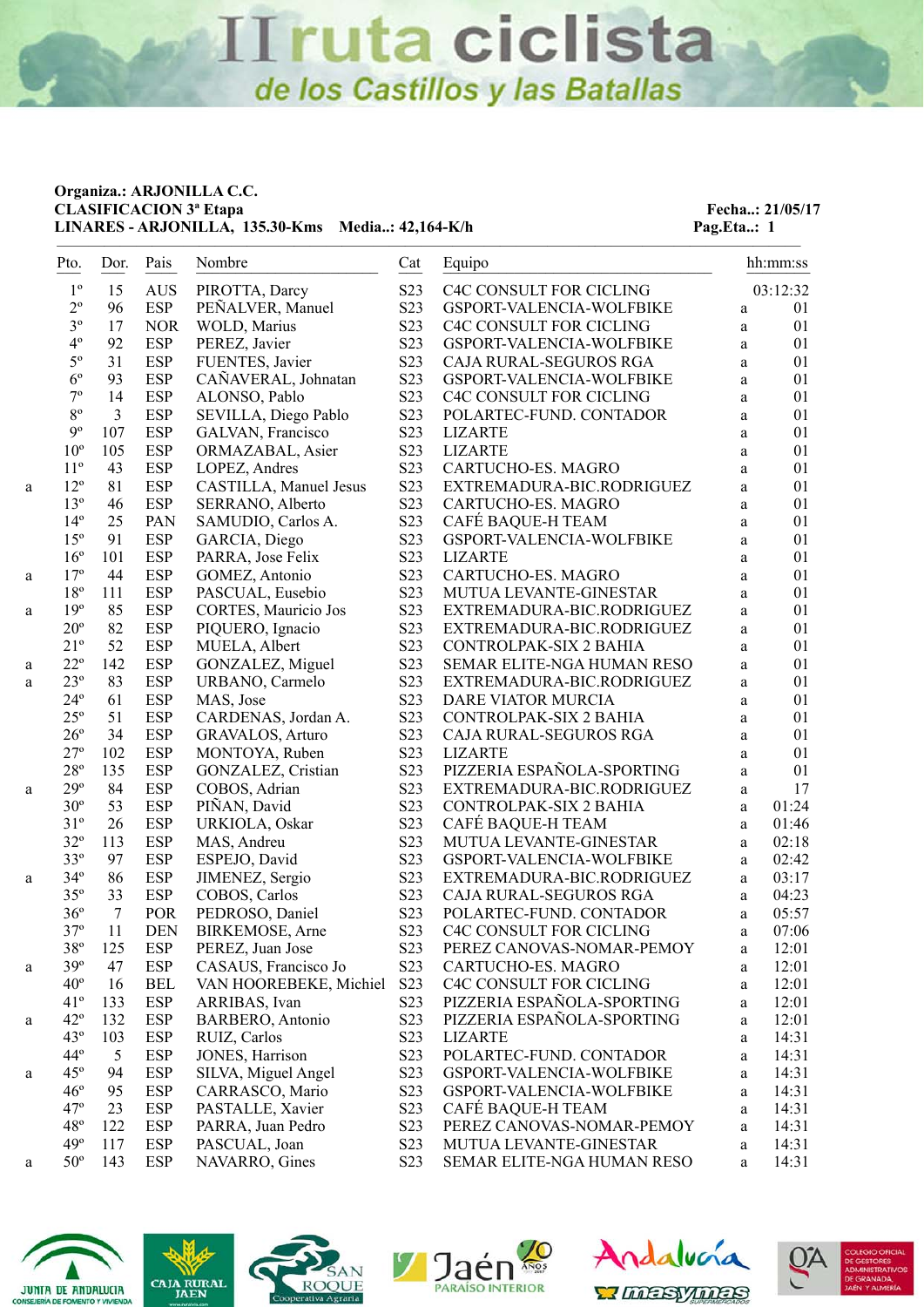Fecha..: 21/05/17 Pag.Eta..: 2

| Pto.         | Dor.            | Pais           | Nombre                                                                                     |            | Equipo<br>Cat                              |               |              | hh:mm:ss |
|--------------|-----------------|----------------|--------------------------------------------------------------------------------------------|------------|--------------------------------------------|---------------|--------------|----------|
| $51^{\circ}$ | 115             | <b>ESP</b>     | ORTS, Felipe                                                                               |            | S <sub>2</sub> 3<br>MUTUA LEVANTE-GINESTAR |               | $\rm{a}$     | 14:31    |
| $52^{\circ}$ | 36              | ESP            | ARAMENDIA, Eneko                                                                           |            | S <sub>2</sub> 3<br>CAJA RURAL-SEGUROS RGA |               | $\mathbf{a}$ | 14:31    |
| $53^{\circ}$ | 35              | <b>VEN</b>     | CHACON, Franklin A.                                                                        |            | S <sub>2</sub> 3<br>CAJA RURAL-SEGUROS RGA |               | a            | 14:31    |
| $54^{\circ}$ | 37              | <b>ESP</b>     | RODRIGUEZ, Aitor                                                                           |            | S <sub>2</sub> 3<br>CAJA RURAL-SEGUROS RGA |               | a            | 14:31    |
| $55^{\circ}$ | 55              | <b>ESP</b>     | MERCADAL, Marcal                                                                           |            | S <sub>2</sub> 3<br>CONTROLPAK-SIX 2 BAHIA |               | a            | 14:31    |
|              |                 |                | RETIRADOS EN LA ETAPA                                                                      |            |                                            |               |              |          |
|              | $\mathbf{1}$    | $\mathbf{1}$   | CAMACHO, Juan                                                                              | <b>ESP</b> | POLARTEC-FUND. CONTADOR                    |               |              |          |
|              | $\mathfrak{2}$  | 6              | HERNANDEZ, Sergio                                                                          | <b>ESP</b> | POLARTEC-FUND. CONTADOR                    |               |              |          |
|              | $\mathfrak{Z}$  | 13             | MAHIEU, Mathias                                                                            | <b>BEL</b> | C4C CONSULT FOR CICLING                    |               |              |          |
|              | $\overline{4}$  | 32             | JUANGO, Odei                                                                               | <b>ESP</b> | CAJA RURAL-SEGUROS RGA                     |               |              |          |
|              | 5               | 134            | ARANDA, Oscar                                                                              | <b>ESP</b> | PIZZERIA ESPAÑOLA-SPORTING                 |               |              |          |
|              |                 |                | REGULARIDAD DE LA ETAPA                                                                    |            |                                            |               |              |          |
|              | $1^{\circ}$     | 15             | PIROTTA, Darcy                                                                             | <b>AUS</b> | C4C CONSULT FOR CICLING                    | $25-Pun$      |              |          |
|              | $2^{\circ}$     | 96             | PEÑALVER, Manuel                                                                           | <b>ESP</b> | GSPORT-VALENCIA-WOLFBIKE                   | $20-Pun$      |              |          |
|              | $3^{\circ}$     | 17             | WOLD, Marius                                                                               |            | NOR C4C CONSULT FOR CICLING                | $16-Pun$      |              |          |
|              | $4^{\rm o}$     | 92             | PEREZ, Javier                                                                              | <b>ESP</b> | GSPORT-VALENCIA-WOLFBIKE                   | 14-Pun        |              |          |
|              | $5^{\circ}$     | 31             | FUENTES, Javier                                                                            | <b>ESP</b> | CAJA RURAL-SEGUROS RGA                     | $12-Pun$      |              |          |
|              | $6^{\circ}$     | 93             | CAÑAVERAL, Johnatan                                                                        | <b>ESP</b> | GSPORT-VALENCIA-WOLFBIKE                   | $10-Pun$      |              |          |
|              | $7^{\rm o}$     | 14             | ALONSO, Pablo                                                                              | <b>ESP</b> | C4C CONSULT FOR CICLING                    | 9-Pun         |              |          |
|              | $8^{\circ}$     | $\mathfrak{Z}$ | SEVILLA, Diego Pablo                                                                       | <b>ESP</b> | POLARTEC-FUND. CONTADOR                    | 8-Pun         |              |          |
|              | $9^{\rm o}$     |                | 107 GALVAN, Francisco                                                                      | <b>ESP</b> | <b>LIZARTE</b>                             | 7-Pun         |              |          |
|              | $10^{\circ}$    | 105            | ORMAZABAL, Asier                                                                           | <b>ESP</b> | <b>LIZARTE</b>                             | 6-Pun         |              |          |
|              | $11^{\circ}$    | 43             | LOPEZ, Andres                                                                              | <b>ESP</b> | CARTUCHO-ES. MAGRO                         | 5-Pun         |              |          |
|              | $12^{\circ}$    | 81             | CASTILLA, Manuel Jesus                                                                     | <b>ESP</b> | EXTREMADURA-BIC.RODRIGUEZ 4-Pun            |               |              |          |
|              | $13^{\circ}$    | 46             | SERRANO, Alberto                                                                           | <b>ESP</b> | CARTUCHO-ES. MAGRO                         | 3-Pun         |              |          |
|              | $14^{\circ}$    | 25             | SAMUDIO, Carlos A.                                                                         | PAN        | CAFÉ BAQUE-H TEAM                          | $2-Pun$       |              |          |
|              | $15^{\circ}$    | 91             | GARCIA, Diego                                                                              | <b>ESP</b> | GSPORT-VALENCIA-WOLFBIKE                   | 1-Pun         |              |          |
|              |                 |                | <b>MONTAÑA DE LA ETAPA</b>                                                                 |            |                                            |               |              |          |
|              |                 |                |                                                                                            |            |                                            |               |              |          |
|              | $1^{\circ}$     | 34             | -CASTILLO DE BAÑOS DE LA ENCINA -Km.: 14,40 3 <sup>a</sup> -Cat<br><b>GRAVALOS, Arturo</b> |            | ESP CAJA RURAL-SEGUROS RGA                 | 3-Pun         |              |          |
|              | $2^{\circ}$     | $\mathfrak{Z}$ | SEVILLA, Diego Pablo                                                                       | <b>ESP</b> | POLARTEC-FUND. CONTADOR                    | $2-Pun$       |              |          |
|              | $3^{\circ}$     | 44             | GOMEZ, Antonio                                                                             | <b>ESP</b> | CARTUCHO-ES. MAGRO                         | 1-Pun         |              |          |
|              |                 |                |                                                                                            |            |                                            |               |              |          |
|              | 10 <sup>1</sup> |                | -ALTO DE LAHIGUERA -Km.: 70,50 3 <sup>a</sup> -Cat                                         |            | $GUT$ bunit gratings $DG$                  | $\sim$ $\sim$ |              |          |

|  | 1º 34 GRAVALOS, Arturo                          | ESP CAJA RURAL-SEGUROS RGA | $3-Pun$ |
|--|-------------------------------------------------|----------------------------|---------|
|  | $2^{\circ}$ 53 PIÑAN, David                     | ESP CONTROLPAK-SIX 2 BAHIA | $2-Pun$ |
|  | 3 <sup>°</sup> 33 COBOS, Carlos                 | ESP CAJA RURAL-SEGUROS RGA | 1-Pun   |
|  |                                                 |                            |         |
|  | -ALTO DE ARJONA -Km.: 80,10 2 <sup>a</sup> -Cat |                            |         |
|  | 1 <sup>°</sup> 33 COBOS, Carlos                 | ESP CAJA RURAL-SEGUROS RGA | $6-Pun$ |
|  | 2° 37 RODRIGUEZ, Aitor                          | ESP CAJA RURAL-SEGUROS RGA | 4-Pun   |











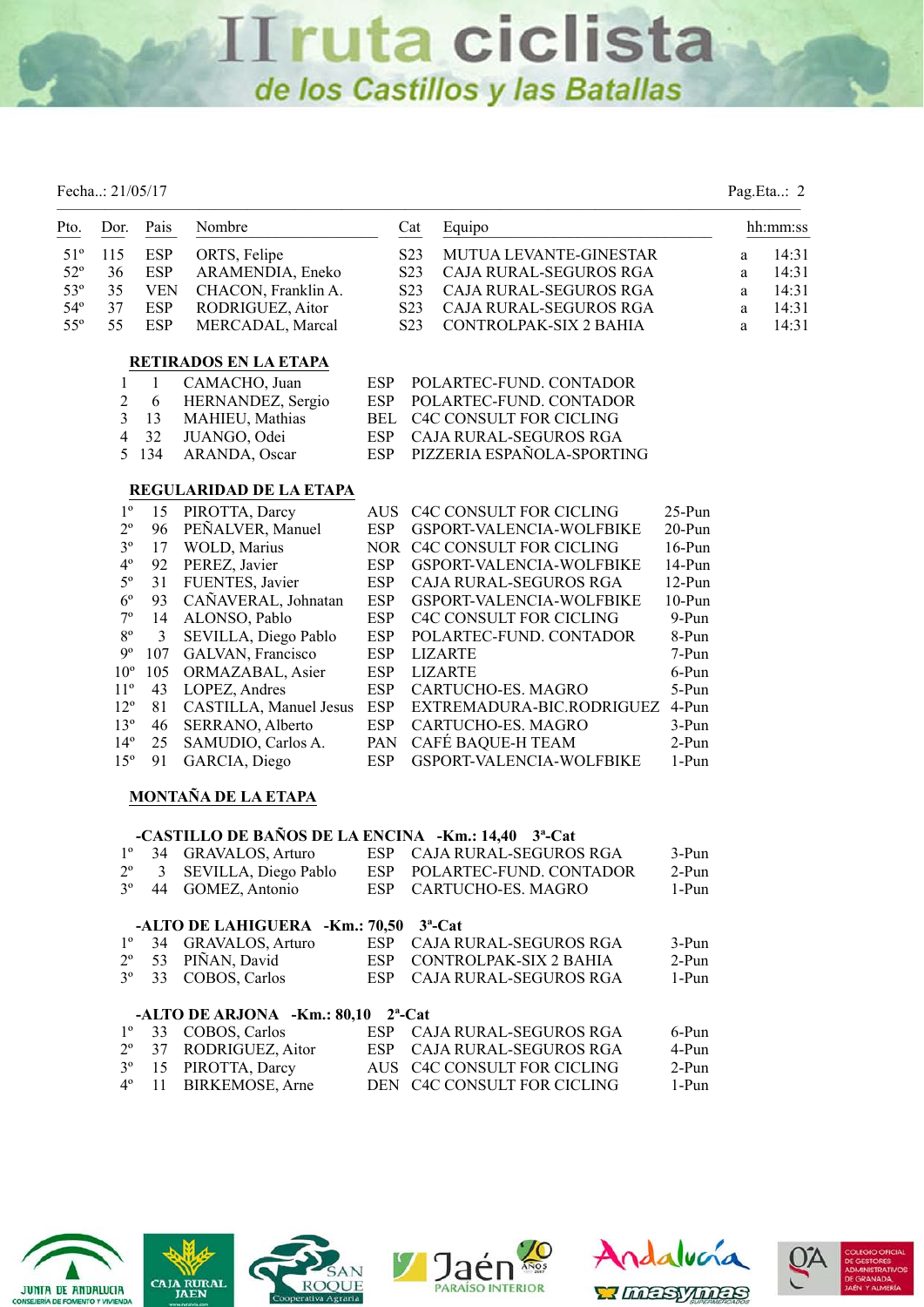#### **-ESTACION DE ARJONILLA -Km.: 125,40 3ª-Cat**

|  | 1° 86 JIMENEZ, Sergio            | ESP EXTREMADURA-BIC.RODRIGUEZ 3-Pun |       |
|--|----------------------------------|-------------------------------------|-------|
|  | 2 <sup>°</sup> 44 GOMEZ, Antonio | ESP CARTUCHO-ES. MAGRO              | 2-Pun |
|  | 3 <sup>°</sup> 91 GARCIA, Diego  | ESP GSPORT-VALENCIA-WOLFBIKE        | 1-Pun |

#### **METAS VOLANTES DE LA ETAPA**

|                |    | -VILLANUEVA DE LA REINA        | $-Km.: 61,00$ |                  |                                      |   |       |         |
|----------------|----|--------------------------------|---------------|------------------|--------------------------------------|---|-------|---------|
| $1^{\circ}$    | 15 | PIROTTA, Darcy                 |               |                  | AUS C4C CONSULT FOR CICLING          |   |       | 3-Pun   |
| $2^{\circ}$    | 35 | CHACON, Franklin A.            | <b>VEN</b>    |                  | CAJA RURAL-SEGUROS RGA               |   |       | 2-Pun   |
| 3 <sup>o</sup> | 1  | CAMACHO, Juan                  | <b>ESP</b>    |                  | POLARTEC-FUND. CONTADOR              |   |       | 1-Pun   |
|                |    | $-ARJONILLA - Km.: 91,00$      |               |                  |                                      |   |       |         |
| $1^{\circ}$    | 15 | PIROTTA, Darcy                 | <b>AUS</b>    |                  | C <sub>4</sub> C CONSULT FOR CICLING |   |       | 3-Pun   |
| $2^{\circ}$    | 33 | COBOS, Carlos                  | ESP.          |                  | CAJA RURAL-SEGUROS RGA               |   |       | $2-Pun$ |
| 3 <sup>o</sup> | 53 | PIÑAN, David                   | <b>ESP</b>    |                  | CONTROLPAK-SIX 2 BAHIA               |   |       | 1-Pun   |
|                |    | <b>EQUIPOS DE LA ETAPA</b>     |               |                  |                                      |   |       |         |
| 1 <sup>0</sup> |    | <b>C4C CONSULT FOR CICLING</b> |               | C <sub>4</sub> C | 09:37:38                             |   |       |         |
| $2^{\circ}$    |    | GSPORT-VALENCIA-WOLFBIKE       |               | <b>GSP</b>       | 09:37:39                             | a | 01    |         |
| $3^{\circ}$    |    | <b>LIZARTE</b>                 |               | LIZ              | 09:37:39                             | a | 01    |         |
| $4^{\circ}$    |    | CARTUCHO-ES, MAGRO             |               | <b>CAR</b>       | 09:37:39                             | a | 01    |         |
| $5^{\circ}$    |    | EXTREMADURA-BIC.RODRIGUEZ      |               | <b>EXT</b>       | 09:37:39                             | a | 01    |         |
| $6^{\circ}$    |    | CONTROLPAK-SIX 2 BAHIA         |               | <b>CTP</b>       | 09:39:02                             | a | 01:24 |         |
| $7^{\circ}$    |    | CAJA RURAL-SEGUROS RGA         |               | $C$ JR           | 09:42:01                             | a | 04:23 |         |
| $8^{\circ}$    |    | CAFÉ BAQUE-H TEAM              |               | <b>CBA</b>       | 09:53:54                             | a | 16:16 |         |
| $9^{\circ}$    |    | MUTUA LEVANTE-GINESTAR         |               | <b>MUT</b>       | 09:54:26                             | a | 16:48 |         |
| $10^{\circ}$   |    | POLARTEC-FUND, CONTADOR        |               | CON.             | 09:58:05                             | a | 20:27 |         |
| $11^{\circ}$   |    | PIZZERIA ESPAÑOLA-SPORTING     |               | PIZ              | 10:01:39                             | a | 24:01 |         |

----------------------------------------











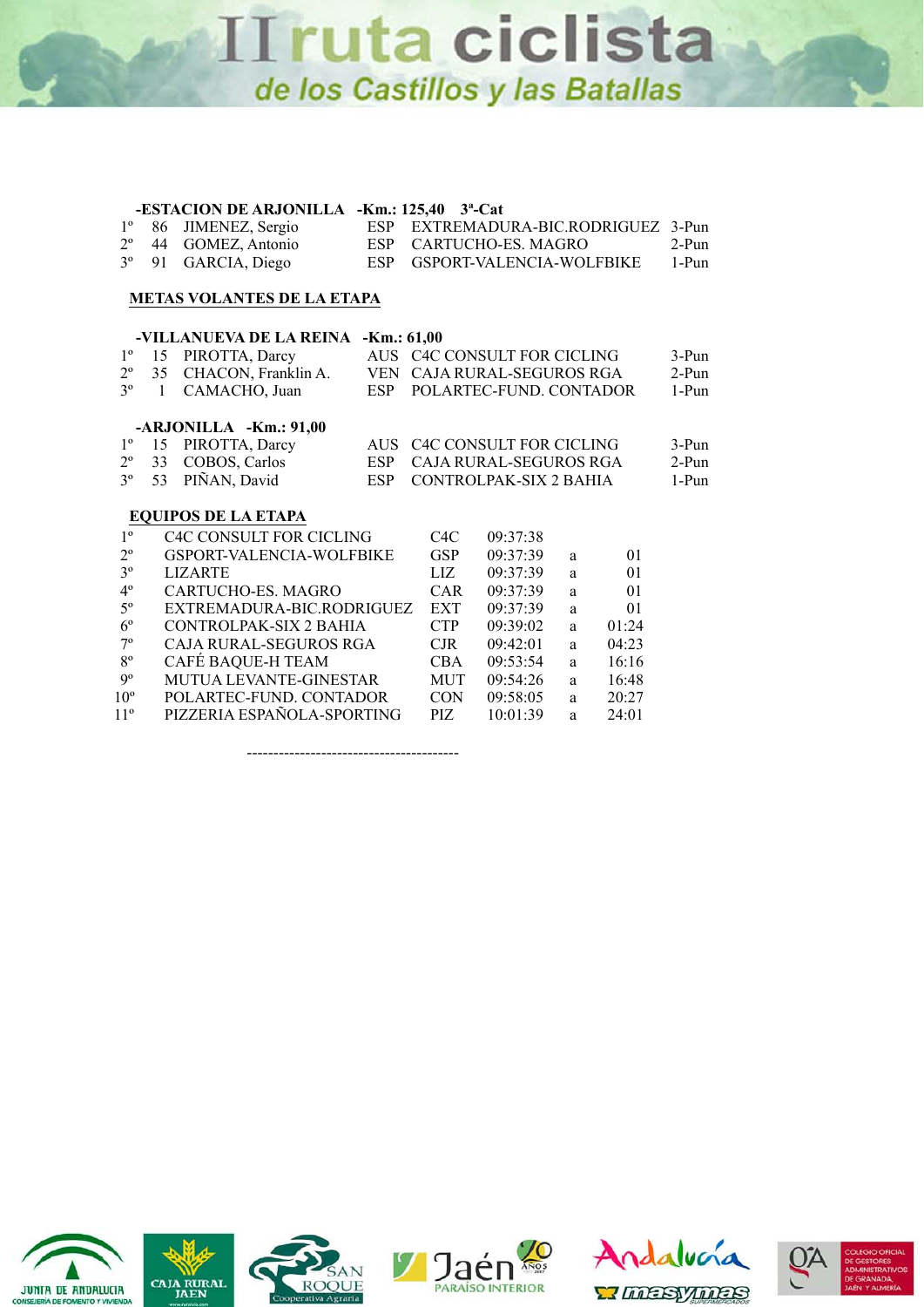Organiza.: ARJONILLA C.C. GENERAL INDIVIDUAL DESPUES DE LA ETAPA 3<sup>ª</sup> Fecha..: 21/05/17 Km.: 404,7 Media..: 39,584-K/h Pag.Gral..: 1

|   | Pto.         | Dor.           | Pais       | Nombre                 | Cat              | Equipo                       | hh:mm:ss              | Ptos  |
|---|--------------|----------------|------------|------------------------|------------------|------------------------------|-----------------------|-------|
|   | $1^{\circ}$  | 111            | <b>ESP</b> | PASCUAL, Eusebio       | S23              | MUTUA LEVANTE-GINESTAR       | 10:13:26              | 30    |
|   | $2^{\circ}$  | 3              | <b>ESP</b> | SEVILLA, Diego Pablo   | S23              | POLARTEC-FUND. CONTADOR      | 02<br>a               | 41    |
| a | $3^{\circ}$  | 44             | <b>ESP</b> | GOMEZ, Antonio         | S23              | CARTUCHO-ES. MAGRO           | 40<br>a               | 37    |
|   | $4^{\circ}$  | 82             | <b>ESP</b> | PIQUERO, Ignacio       | S <sub>2</sub> 3 | EXTREMADURA-BIC.RODRIGUEZ a  | 40                    | 57    |
|   | $5^{\circ}$  | 25             | PAN        | SAMUDIO, Carlos A.     | S <sub>2</sub> 3 | CAFÉ BAQUE-H TEAM            | 01:03<br>a            | 27    |
|   | $6^{\circ}$  | 43             | <b>ESP</b> | LOPEZ, Andres          | S <sub>2</sub> 3 | CARTUCHO-ES. MAGRO           | 01:06<br>a            | 28    |
| a | $7^{\rm o}$  | 81             | <b>ESP</b> | CASTILLA, Manuel Jesus | S23              | EXTREMADURA-BIC.RODRIGUEZ a  | 01:06                 | 42    |
|   | $8^{\circ}$  | 101            | <b>ESP</b> | PARRA, Jose Felix      | S23              | <b>LIZARTE</b>               | 01:06<br>a            | 55    |
|   | $9^{\circ}$  | 51             | <b>ESP</b> | CARDENAS, Jordan A.    | S23              | CONTROLPAK-SIX 2 BAHIA       | 01:06<br>$\rm{a}$     | 59    |
| a | $10^{\circ}$ | 85             | <b>ESP</b> | CORTES, Mauricio Jos   | S23              | EXTREMADURA-BIC.RODRIGUEZ a  | 01:06                 | 69    |
|   | $11^{\circ}$ | 93             | <b>ESP</b> | CAÑAVERAL, Johnatan    | S <sub>2</sub> 3 | GSPORT-VALENCIA-WOLFBIKE     | 01:15<br>$\rm{a}$     | 42    |
|   | $12^{\circ}$ | 102            | <b>ESP</b> | MONTOYA, Ruben         | S <sub>2</sub> 3 | <b>LIZARTE</b>               | 01:36<br>a            | 62    |
|   | $13^{\circ}$ | 14             | <b>ESP</b> | ALONSO, Pablo          | S23              | C4C CONSULT FOR CICLING      | 01:40<br>$\rm{a}$     | 32    |
|   | $14^{\circ}$ | 52             | <b>ESP</b> | MUELA, Albert          | S23              | CONTROLPAK-SIX 2 BAHIA       | 01:52<br>$\rm{a}$     | 60    |
|   | $15^{\circ}$ | 15             | <b>AUS</b> | PIROTTA, Darcy         | S <sub>2</sub> 3 | C4C CONSULT FOR CICLING      | 01:59<br>a            | 23    |
| a | $16^{\circ}$ | 84             | <b>ESP</b> | COBOS, Adrian          | S <sub>2</sub> 3 | EXTREMADURA-BIC.RODRIGUEZ a  | 02:42                 | $65+$ |
|   | $17^{\circ}$ | 61             | <b>ESP</b> | MAS, Jose              | S <sub>2</sub> 3 | DARE VIATOR MURCIA           | 02:49<br>a            | 84    |
|   | $18^{\circ}$ | 17             | <b>NOR</b> | WOLD, Marius           | S <sub>2</sub> 3 | C4C CONSULT FOR CICLING      | 03:08<br>$\mathbf{a}$ | 73    |
|   | 19°          | 31             | <b>ESP</b> | FUENTES, Javier        | S23              | CAJA RURAL-SEGUROS RGA       | 03:46<br>$\mathbf{a}$ | 49    |
| a | $20^{\circ}$ | 142            | <b>ESP</b> | GONZALEZ, Miguel       | S <sub>2</sub> 3 | SEMAR ELITE-NGA HUMAN RESO a | 03:58                 | 102   |
|   | $21^{\circ}$ | 46             | <b>ESP</b> | SERRANO, Alberto       | S <sub>2</sub> 3 | CARTUCHO-ES. MAGRO           | 04:47<br>$\mathbf{a}$ | 75    |
|   | $22^{\circ}$ | 107            | <b>ESP</b> | GALVAN, Francisco      | S23              | <b>LIZARTE</b>               | 05:22<br>a            | 59    |
| a | $23^{\circ}$ | 86             | <b>ESP</b> | JIMENEZ, Sergio        | S <sub>2</sub> 3 | EXTREMADURA-BIC.RODRIGUEZ a  | 05:22                 | 64    |
|   | $24^{\circ}$ | 33             | <b>ESP</b> | COBOS, Carlos          | S23              | CAJA RURAL-SEGUROS RGA       | 05:28<br>a            | 66    |
|   | $25^{\circ}$ | 135            | <b>ESP</b> | GONZALEZ, Cristian     | S23              | PIZZERIA ESPAÑOLA-SPORTING   | 08:30<br>a            | 120   |
| a | $26^{\circ}$ | 83             | <b>ESP</b> | URBANO, Carmelo        | S23              | EXTREMADURA-BIC.RODRIGUEZ a  | 09:09                 | 77    |
|   | $27^{\circ}$ | 34             | <b>ESP</b> | GRAVALOS, Arturo       | S <sub>2</sub> 3 | CAJA RURAL-SEGUROS RGA       | 09:09<br>a            | 105   |
|   | $28^{\rm o}$ | 53             | <b>ESP</b> | PIÑAN, David           | S23              | CONTROLPAK-SIX 2 BAHIA       | 09:16<br>a            | 118   |
|   | $29^{\circ}$ | 92             | <b>ESP</b> | PEREZ, Javier          | S <sub>2</sub> 3 | GSPORT-VALENCIA-WOLFBIKE     | 10:50<br>$\rm{a}$     | 100   |
|   | $30^{\circ}$ | 96             | <b>ESP</b> | PEÑALVER, Manuel       | S23              | GSPORT-VALENCIA-WOLFBIKE     | 13:09<br>$\rm{a}$     | 104   |
|   | $31^{\circ}$ | 11             | <b>DEN</b> | BIRKEMOSE, Arne        | S23              | C4C CONSULT FOR CICLING      | 13:39<br>$\rm{a}$     | 109   |
|   | $32^{\circ}$ | 125            | <b>ESP</b> | PEREZ, Juan Jose       | S23              | PEREZ CANOVAS-NOMAR-PEMOYa   | 13:55                 | 97    |
|   | $33^{\circ}$ | 113            | <b>ESP</b> | MAS, Andreu            | S23              | MUTUA LEVANTE-GINESTAR       | 14:32<br>$\rm{a}$     | 133   |
|   | $34^{\circ}$ | $\overline{7}$ | POR        | PEDROSO, Daniel        | S <sub>2</sub> 3 | POLARTEC-FUND. CONTADOR      | 15:44<br>$\rm{a}$     | 134   |
|   | $35^{\circ}$ | 97             | <b>ESP</b> | ESPEJO, David          | S23              | GSPORT-VALENCIA-WOLFBIKE     | 15:50<br>$\rm{a}$     | 139   |
|   | $36^{\circ}$ | 35             | <b>VEN</b> | CHACON, Franklin A.    | S23              | CAJA RURAL-SEGUROS RGA       | 16:29<br>$\mathbf{a}$ | 82    |
|   | $37^{\circ}$ | 37             | <b>ESP</b> | RODRIGUEZ, Aitor       | S23              | CAJA RURAL-SEGUROS RGA       | 16:33<br>a            | 110   |
|   | $38^{\circ}$ | 26             | <b>ESP</b> | URKIOLA, Oskar         | S <sub>2</sub> 3 | CAFÉ BAQUE-H TEAM            | 17:09<br>a            | 148   |
|   | 39°          | 91             | <b>ESP</b> | GARCIA, Diego          | S23              | GSPORT-VALENCIA-WOLFBIKE     | 17:24<br>a            | 123   |
|   | $40^{\circ}$ | 5              | <b>ESP</b> | JONES, Harrison        | S23              | POLARTEC-FUND. CONTADOR      | 17:44<br>a            | 114   |
| a | $41^{\circ}$ | 47             | <b>ESP</b> | CASAUS, Francisco Jo   | S23              | CARTUCHO-ES. MAGRO           | 17:46<br>$\rm{a}$     | 115   |
|   | $42^{\circ}$ | 122            | <b>ESP</b> | PARRA, Juan Pedro      | S <sub>2</sub> 3 | PEREZ CANOVAS-NOMAR-PEMOYa   | 18:12                 | 126   |
|   | $43^{\circ}$ | 105            | <b>ESP</b> | ORMAZABAL, Asier       | S <sub>2</sub> 3 | <b>LIZARTE</b>               | 21:16<br>a            | 117   |
|   | $44^{\circ}$ | 23             | <b>ESP</b> | PASTALLE, Xavier       | S23              | CAFÉ BAQUE-H TEAM            | 22:07<br>a            | 115   |
|   | $45^{\circ}$ | 95             | <b>ESP</b> | CARRASCO, Mario        | S23              | GSPORT-VALENCIA-WOLFBIKE     | 22:11<br>a            | 92    |
| a | $46^{\circ}$ | 94             | <b>ESP</b> | SILVA, Miguel Angel    | S23              | GSPORT-VALENCIA-WOLFBIKE     | 23:37<br>a            | 139   |
|   | $47^\circ$   | 103            | <b>ESP</b> | RUIZ, Carlos           | S <sub>2</sub> 3 | <b>LIZARTE</b>               | 23:39<br>a            | 95    |
|   | $48^{\circ}$ | 115            | <b>ESP</b> | ORTS, Felipe           | S23              | MUTUA LEVANTE-GINESTAR       | 26:26<br>$\rm{a}$     | 119   |
|   | 49°          | 16             | <b>BEL</b> | VAN HOOREBEKE, Michiel | S23              | C4C CONSULT FOR CICLING      | 33:19<br>$\rm{a}$     | 146   |
| a | $50^{\circ}$ | 143            | <b>ESP</b> | NAVARRO, Gines         | S23              | SEMAR ELITE-NGA HUMAN RESO a | 33:51                 | 149   |









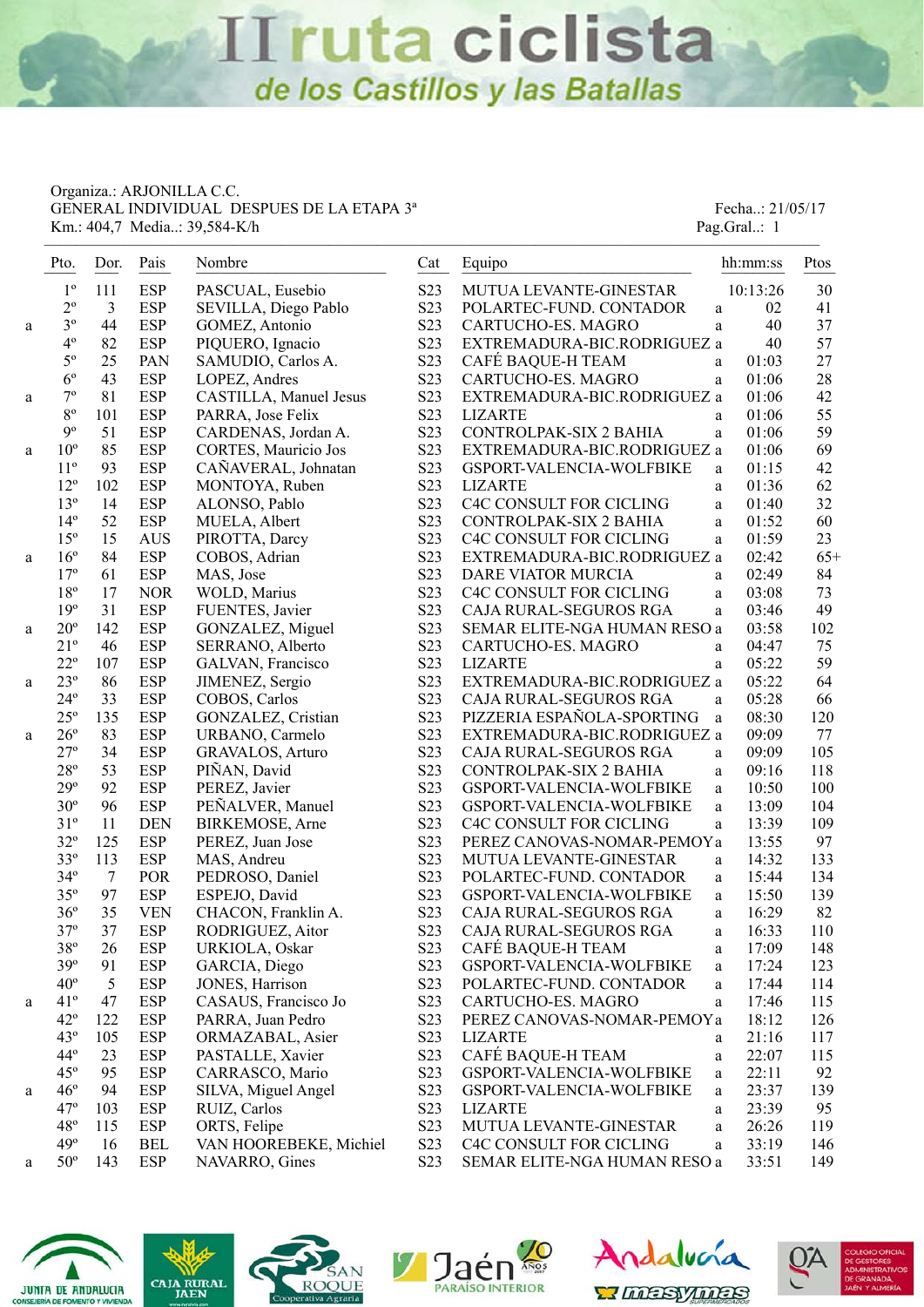|   |              | Fecha: 21/05/17 |                |                                                      |            |                  |                                     |          | Pag.Gral: 2 |      |
|---|--------------|-----------------|----------------|------------------------------------------------------|------------|------------------|-------------------------------------|----------|-------------|------|
|   | Pto.         | Dor.            | Pais           | Nombre                                               |            | Cat              | Equipo                              |          | hh:mm:ss    | Ptos |
|   | $51^{\circ}$ | 133             | <b>ESP</b>     | ARRIBAS, Ivan                                        |            | S <sub>2</sub> 3 | PIZZERIA ESPAÑOLA-SPORTING          | a        | 33:52       | 153  |
| a | $52^{\circ}$ | 132             | <b>ESP</b>     | BARBERO, Antonio                                     |            | S <sub>2</sub> 3 | PIZZERIA ESPAÑOLA-SPORTING          | a        | 34:07       | 108  |
|   | 53°          | 55              | <b>ESP</b>     | MERCADAL, Marcal                                     |            | S <sub>2</sub> 3 | CONTROLPAK-SIX 2 BAHIA              | a        | 35:10       | 146  |
|   | $54^{\circ}$ | 117             | <b>ESP</b>     | PASCUAL, Joan                                        |            | S <sub>2</sub> 3 | MUTUA LEVANTE-GINESTAR              | a        | 35:27       | 151  |
|   | $55^{\circ}$ | 36              | <b>ESP</b>     | ARAMENDIA, Eneko                                     |            | S <sub>2</sub> 3 | CAJA RURAL-SEGUROS RGA              | a        | 41:05       | 179  |
|   |              |                 |                | <b>GENERAL REGULARIDAD/AZUL-COOP S. ROQUE ARJONI</b> |            |                  |                                     |          |             |      |
|   |              | $1^{\circ}$     | 15             | PIROTTA, Darcy                                       |            |                  | AUS C4C CONSULT FOR CICLING         | 41-Pun   |             |      |
|   |              | $2^{\circ}$     | 3              | SEVILLA, Diego Pablo                                 | <b>ESP</b> |                  | POLARTEC-FUND. CONTADOR             | 33-Pun   |             |      |
|   |              | $3^{\rm o}$     | 111            | PASCUAL, Eusebio                                     | <b>ESP</b> |                  | MUTUA LEVANTE-GINESTAR              | 30-Pun   |             |      |
|   |              | $4^{\rm o}$     | 25             | SAMUDIO, Carlos A.                                   | PAN        |                  | CAFÉ BAQUE-H TEAM                   | 22-Pun   |             |      |
|   |              | $5^{\rm o}$     | 43             | LOPEZ, Andres                                        | <b>ESP</b> |                  | CARTUCHO-ES. MAGRO                  | 22-Pun   |             |      |
|   |              | $6^{\rm o}$     | 44             | GOMEZ, Antonio                                       | <b>ESP</b> |                  | CARTUCHO-ES. MAGRO                  | 20-Pun   |             |      |
|   |              | $7^{\rm o}$     | 96             | PEÑALVER, Manuel                                     | <b>ESP</b> |                  | GSPORT-VALENCIA-WOLFBIKE            | 20-Pun   |             |      |
|   |              | $8^{\rm o}$     | 35             | CHACON, Franklin A.                                  |            |                  | VEN CAJA RURAL-SEGUROS RGA          | 20-Pun   |             |      |
|   |              | $9^{\rm o}$     | 82             | PIQUERO, Ignacio                                     | <b>ESP</b> |                  | EXTREMADURA-BIC.RODRIGUEZ           | $16-Pun$ |             |      |
|   |              | $10^{\circ}$    | 81             | CASTILLA, Manuel Jesus                               | ESP        |                  | EXTREMADURA-BIC.RODRIGUEZ           | $16-Pun$ |             |      |
|   |              | $11^{\circ}$    | 14             | ALONSO, Pablo                                        | <b>ESP</b> |                  | C4C CONSULT FOR CICLING             | $16-Pun$ |             |      |
|   |              | $12^{\circ}$    | 17             | WOLD, Marius                                         |            |                  | NOR C4C CONSULT FOR CICLING         | $16-Pun$ |             |      |
|   |              | $13^{\circ}$    | 93             | CAÑAVERAL, Johnatan                                  | <b>ESP</b> |                  | GSPORT-VALENCIA-WOLFBIKE            | 14-Pun   |             |      |
|   |              | $14^{\circ}$    | 31             | FUENTES, Javier                                      | <b>ESP</b> |                  | CAJA RURAL-SEGUROS RGA              | 14-Pun   |             |      |
|   |              | 15 <sup>°</sup> | 92             | PEREZ, Javier                                        | <b>ESP</b> |                  | GSPORT-VALENCIA-WOLFBIKE            | 14-Pun   |             |      |
|   |              |                 |                | GENERAL MONTAÑA/ PUNTOS - AUTOVIA DEL OLIVAR         |            |                  |                                     |          |             |      |
|   |              | $1^{\circ}$     | 3              | SEVILLA, Diego Pablo                                 | <b>ESP</b> |                  | POLARTEC-FUND. CONTADOR             | $17-Pun$ |             |      |
|   |              | $2^{\circ}$     | 44             | GOMEZ, Antonio                                       | <b>ESP</b> |                  | CARTUCHO-ES. MAGRO                  | $15-Pun$ |             |      |
|   |              | $3^{\circ}$     | 33             | COBOS, Carlos                                        | ESP        |                  | CAJA RURAL-SEGUROS RGA              |          | 7-Pun       |      |
|   |              | $4^{\rm o}$     | 111            | PASCUAL, Eusebio                                     | <b>ESP</b> |                  | MUTUA LEVANTE-GINESTAR              |          | 6-Pun       |      |
|   |              | $5^{\rm o}$     | 34             | GRAVALOS, Arturo                                     | <b>ESP</b> |                  | CAJA RURAL-SEGUROS RGA              |          | 6-Pun       |      |
|   |              | $6^{\circ}$     | 43             | LOPEZ, Andres                                        | <b>ESP</b> |                  | CARTUCHO-ES. MAGRO                  |          | 5-Pun       |      |
|   |              | $7^{\rm o}$     |                | 84 COBOS, Adrian                                     | <b>ESP</b> |                  | EXTREMADURA-BIC.RODRIGUEZ           |          | 4-Pun       |      |
|   |              | $8^{\circ}$     | 35             | CHACON, Franklin A.                                  |            |                  | VEN CAJA RURAL-SEGUROS RGA          |          | 4-Pun       |      |
|   |              |                 |                | <b>GENERAL METAS VOLANTES/ BLANCO - CAJA RURAL</b>   |            |                  |                                     |          |             |      |
|   |              | $1^{\circ}$     | 15             | PIROTTA, Darcy                                       |            |                  | AUS C4C CONSULT FOR CICLING         | $10-Pun$ |             |      |
|   |              | $2^{\rm o}$     | 35             | CHACON, Franklin A.                                  |            |                  | VEN CAJA RURAL-SEGUROS RGA          |          | 7-Pun       |      |
|   |              | $3^{\rm o}$     | 91             | GARCIA, Diego                                        | <b>ESP</b> |                  | GSPORT-VALENCIA-WOLFBIKE            |          | $3-Pun$     |      |
|   |              | $4^{\circ}$     | 23             | PASTALLE, Xavier                                     | <b>ESP</b> |                  | CAFÉ BAQUE-H TEAM                   |          | 3-Pun       |      |
|   |              | $5^{\circ}$     | 111            | PASCUAL, Eusebio                                     | <b>ESP</b> |                  | MUTUA LEVANTE-GINESTAR              |          | 2-Pun       |      |
|   |              | $6^{\circ}$     | 44             | GOMEZ, Antonio                                       | <b>ESP</b> |                  | CARTUCHO-ES. MAGRO                  |          | $2-Pun$     |      |
|   |              | $7^{\circ}$     | 84             | COBOS, Adrian                                        | <b>ESP</b> |                  | EXTREMADURA-BIC.RODRIGUEZ           |          | 2-Pun       |      |
|   |              | $8^{\circ}$     | 33             | COBOS, Carlos                                        | <b>ESP</b> |                  | CAJA RURAL-SEGUROS RGA              |          | $2-Pun$     |      |
|   |              |                 |                | <b>GENERAL CATEGORIAS</b>                            |            |                  |                                     |          |             |      |
|   |              | $1^{\circ}$     | 111            | PASCUAL, Eusebio                                     | <b>ESP</b> |                  | MUTUA LEVANTE-GINESTAR              | 10:13:26 |             |      |
|   |              | $2^{\rm o}$     | $\mathfrak{Z}$ | SEVILLA, Diego Pablo                                 | <b>ESP</b> |                  | POLARTEC-FUND. CONTADOR<br>$\rm{a}$ | 02       |             |      |
|   |              | $3^{\circ}$     | 44             | GOMEZ, Antonio                                       | <b>ESP</b> |                  | CARTUCHO-ES. MAGRO<br>$\rm{a}$      | 40       |             |      |
|   |              | $4^{\circ}$     | 82             | PIQUERO, Ignacio                                     | <b>ESP</b> |                  | EXTREMADURA-BIC.RODRIGUEZ a         | 40       |             |      |
|   |              | $5^{\circ}$     | 25             | SAMUDIO, Carlos A.                                   | PAN        |                  | CAFÉ BAQUE-H TEAM<br>a              | 01:03    |             |      |
|   |              | $6^{\circ}$     | 43             | LOPEZ, Andres                                        | <b>ESP</b> |                  | CARTUCHO-ES. MAGRO<br>a             | 01:06    |             |      |
|   |              | $7^{\circ}$     | 81             | CASTILLA, Manuel Jesus                               | <b>ESP</b> |                  | EXTREMADURA-BIC.RODRIGUEZ a         | 01:06    |             |      |
|   |              | $8^{\circ}$     | 101            | PARRA, Jose Felix                                    | <b>ESP</b> | <b>LIZARTE</b>   | a                                   | 01:06    |             |      |
|   |              |                 |                |                                                      |            |                  |                                     |          |             |      |









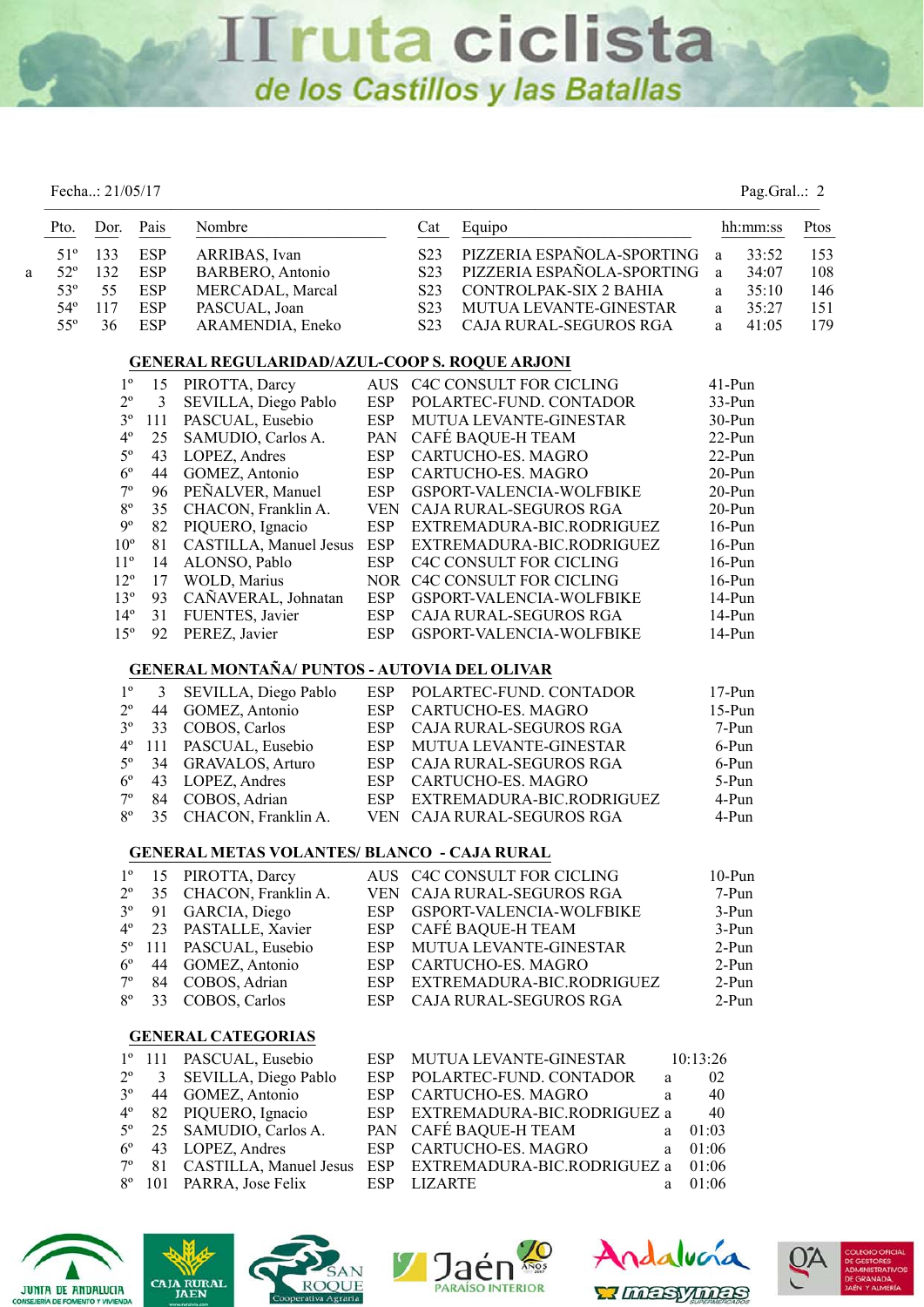### **GRAL ANDALUZ/ VERDIBLANCO - JUNTA ANDALUCI**

| $1^{\circ}$     | 44  | GOMEZ, Antonio                 | ESP        |            |            | CARTUCHO-ES, MAGRO               |                             |    | 10:14:06 |
|-----------------|-----|--------------------------------|------------|------------|------------|----------------------------------|-----------------------------|----|----------|
| $2^{\circ}$     | 81  | CASTILLA, Manuel Jesus         | <b>ESP</b> |            |            |                                  | EXTREMADURA-BIC.RODRIGUEZ a |    | 26       |
| 3 <sup>o</sup>  | 85  | CORTES, Mauricio Jos           | <b>ESP</b> |            |            |                                  | EXTREMADURA-BIC.RODRIGUEZ a |    | 26       |
| $4^{\circ}$     | 84  | COBOS, Adrian                  | <b>ESP</b> |            |            |                                  | EXTREMADURA-BIC.RODRIGUEZ a |    | 02:02    |
| $5^{\circ}$     | 142 | GONZALEZ, Miguel               | <b>ESP</b> |            |            | <b>SEMAR ELITE-NGA HUMAN RES</b> |                             | a. | 03:18    |
| $6^{\circ}$     | 86  | JIMENEZ, Sergio                | <b>ESP</b> |            |            |                                  | EXTREMADURA-BIC.RODRIGUEZ a |    | 04:42    |
| $7^\circ$       | 83  | URBANO, Carmelo                | ESP        |            |            |                                  | EXTREMADURA-BIC.RODRIGUEZ a |    | 08:29    |
|                 |     |                                |            |            |            |                                  |                             |    |          |
| $8^{\circ}$     | 47  | CASAUS, Francisco Jo           | <b>ESP</b> |            |            | CARTUCHO-ES. MAGRO               |                             | a  | 17:06    |
|                 |     |                                |            |            |            |                                  |                             |    |          |
|                 |     | <b>GENERAL EQUIPOS</b>         |            |            |            |                                  |                             |    |          |
| $1^{\circ}$     |     | EXTREMADURA-BIC.RODRIGUEZ EXT  |            |            | <b>ESP</b> | 3:43:10                          |                             |    |          |
| $2^{\circ}$     |     | CARTUCHO-ES, MAGRO             |            | <b>CAR</b> | <b>ESP</b> | 3:46:51                          | a                           |    | 03:41    |
| 3 <sup>o</sup>  |     | <b>C4C CONSULT FOR CICLING</b> |            | C4C        | <b>BEL</b> | 3:47:05                          | a                           |    | 03:55    |
| $4^{\circ}$     |     | <b>LIZARTE</b>                 |            | LIZ.       | <b>ESP</b> | 3:48:22                          | a                           |    | 05:12    |
| $5^{\circ}$     |     | CAJA RURAL-SEGUROS RGA         |            | CJR        | <b>ESP</b> | 3:48:23                          | a                           |    | 05:13    |
| $6^{\circ}$     |     | CONTROLPAK-SIX 2 BAHIA         |            | <b>CTP</b> | <b>ESP</b> | 3:52:20                          | a                           |    | 09:10    |
| $7^\circ$       |     | GSPORT-VALENCIA-WOLFBIKE       |            | <b>GSP</b> | <b>ESP</b> | 3:54:51                          | a                           |    | 11:41    |
| $8^{\circ}$     |     | POLARTEC-FUND. CONTADOR        |            | <b>CON</b> | <b>ESP</b> | 31:08:07                         | a                           |    | 24:57    |
| 9°              |     | CAFÉ BAQUE-H TEAM              |            | <b>CBA</b> | <b>ESP</b> | 31:14:24                         | a                           |    | 31:14    |
| 10 <sup>o</sup> |     | <b>MUTUA LEVANTE-GINESTAR</b>  |            | <b>MUT</b> | <b>ESP</b> | 31:21:14                         | a                           |    | 38:04    |
| $11^{\circ}$    |     | PIZZERIA ESPAÑOLA-SPORTIN      |            | PIZ        | <b>ESP</b> | 31:52:19                         | a                           |    | 01:09:09 |